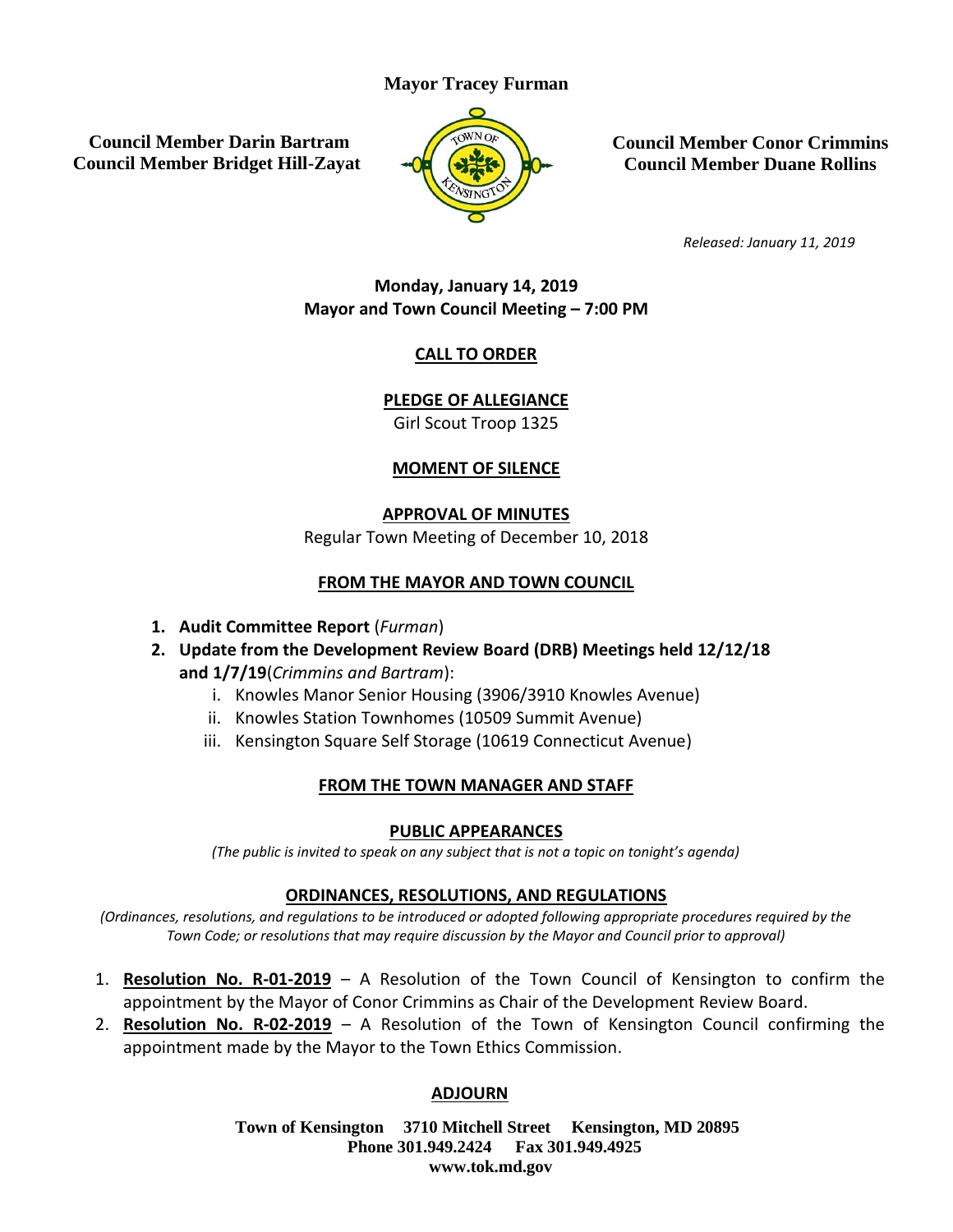*(The Mayor and Council may move to close the meeting and may move to reopen the meeting)* THE NEXT SCHEDULED MEETING(S) OF THE MAYOR AND TOWN COUNCIL WILL BE HELD: *Monday, February 11, 2019*

> **Town of Kensington 3710 Mitchell Street Kensington, MD 20895 Phone 301.949.2424 Fax 301.949.4925 www.tok.md.gov**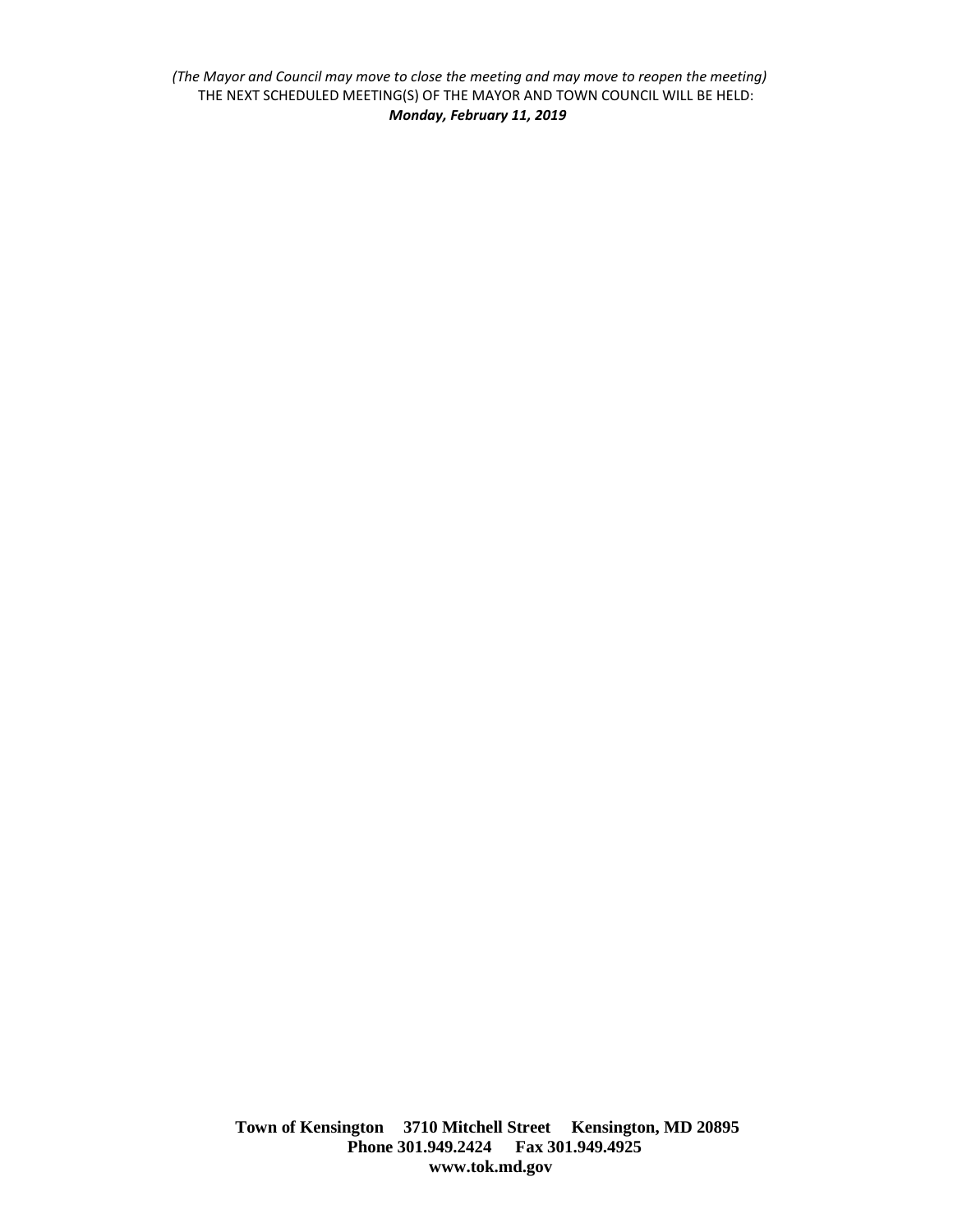**Council Member Darin Bartram Council Member Bridget Hill-Zayat**



**Council Member Conor Crimmins Council Member Duane Rollins**

# **REPORT OF THE AUDIT COMMITTEE – TOWN OF KENSINGTON**

The primary role of the Audit Committee is to assist the Mayor and the Council in the oversight of the Town of Kensington's accounting and financial reporting process and to interact directly with, and evaluate, the performance of the Town's independent auditors.

The Audit Committee has reviewed the Town's audited financial statements for the year ended June 30, 2018 ("AFS"), and has met with Mayor Furman (who administered the oaths of office to the members of the Audit Committee), Council Members Conor Crimmins and Bridget Hill-Zayat, Town Manager Daily, Clerk/Treasurer Susan Engels, and the Town's independent auditors, represented by the engagement partner, Eva Webb, of the firm Linton Shafer, Warfield & Garrett, PA (LSWG).

The Audit Committee and the others present discussed the overall plans for, and scope of, the audit, the results of the audit examination, the auditor's evaluation of the Town's internal controls, and the overall quality of the Town's financial reporting.

Based on these reviews and discussions, the Audit Committee recommends to the Mayor and Council that the audited financial statements of the Town for the year ended June 30, 2018 be accepted as submitted.

By the Audit Committee:

Jeffery P. Capron Leslie Olson Kerry Thompson

Date: December 11, 2018

**Town of Kensington 3710 Mitchell Street Kensington, MD 20895 Phone 301.949.2424 Fax 301.949.4925 www.tok.md.gov**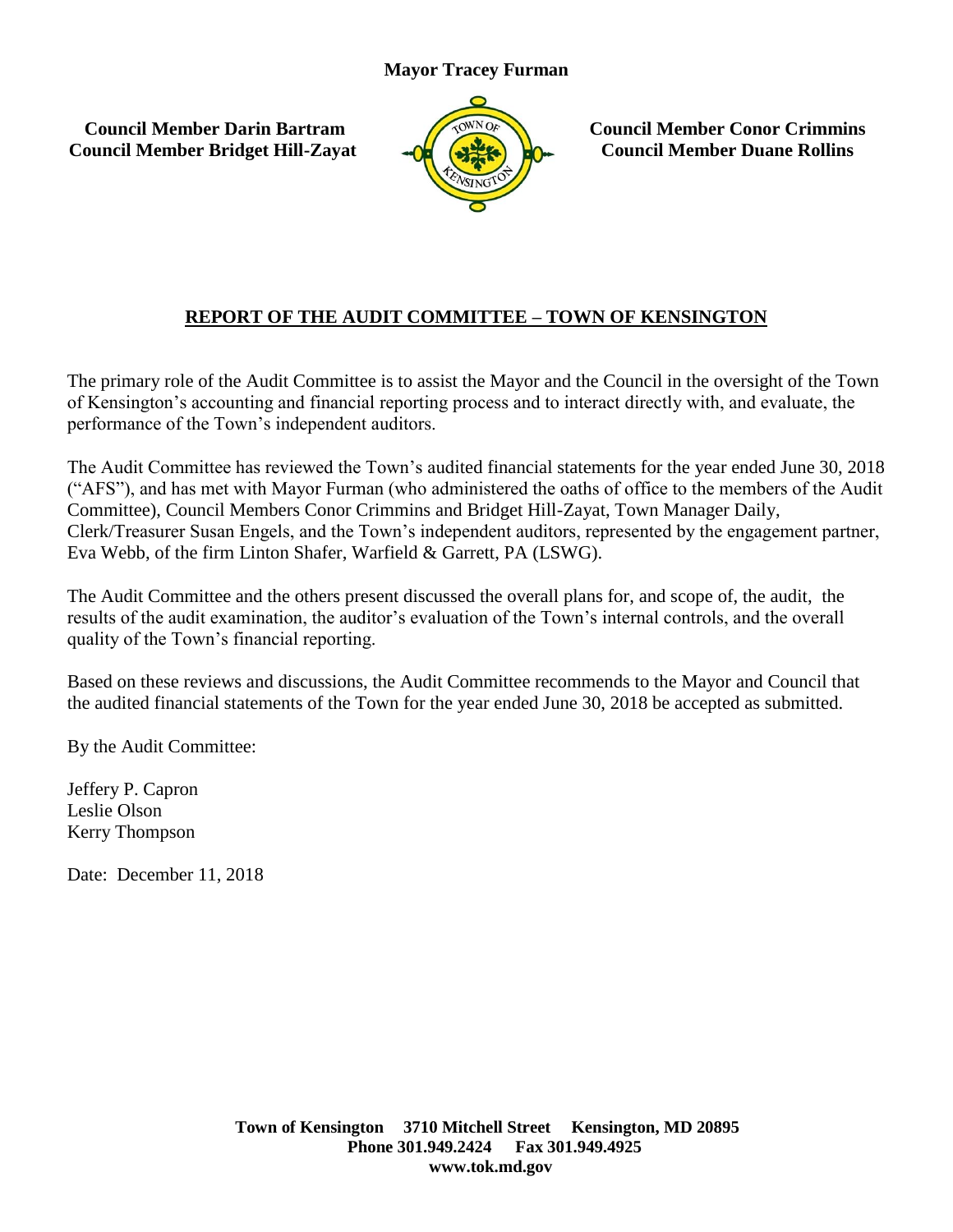#### **RESOLUTION NO. R-01-2019**

# **A RESOLUTION OF THE TOWN COUNCIL OF KENSINGTON TO CONFIRM THE APPOINTMENT BY THE MAYOR OF CONOR CRIMMINS AS CHAIR OF THE DEVELOPMENT REVIEW BOARD**

**Whereas,** the Mayor and Council of the Town of Kensington Created a Development Review Board ("DRB") by Resolution, No. R-05-2013, consisting of seven (7) members to be appointed from time to time by the Mayor, with approval of the Council; and

**Whereas,** the Mayor has proposed appointing Council Member Conor Crimmins to serve as Chair of the Development Review Board following the request by TJ Monahan to step down as Chair; however, remaining on the DRB serving under the Professional designation.

**Now Therefore Be It Resolved** that the proposed appointment by the Mayor is hereby confirmed as follows:

| Conor Crimmins, Chair | <b>Council Member</b> | 10547 St. Paul Street    | Expires 6-30-2019 |
|-----------------------|-----------------------|--------------------------|-------------------|
| Darin Bartram         | <b>Council Member</b> | 3515 Farragut Avenue     | Expires 6-30-2019 |
| <b>Brian Hak</b>      | Resident              | 10409 Mannakee Street    | Expires 4-30-2019 |
| Paul Sexton           | <b>Business</b>       | 10401 Connecticut Avenue | Expires 4-30-2019 |
| TJ Monahan            | Professional          | 10200 Frederick Avenue   | Expires 4-30-2020 |
| Mike Henehan          | Professional          | 3951 Baltimore Street    | Expires 4-30-2020 |
| Martha Deale          | Resident              | 3941 Washington Street   | Expires 4-30-2020 |

Adopted and effective this 14th day of January 2019.

Tracey C. Furman, Mayor

\_\_\_\_\_\_\_\_\_\_\_\_\_\_\_\_\_\_\_\_\_\_\_\_\_\_\_\_\_\_

**This is to certify** that the foregoing Resolution was adopted by the Town Council in public meeting assembled on the 14th day of January 2019.

Susan Engels, Clerk- Treasurer

\_\_\_\_\_\_\_\_\_\_\_\_\_\_\_\_\_\_\_\_\_\_\_\_\_\_\_\_\_\_\_\_